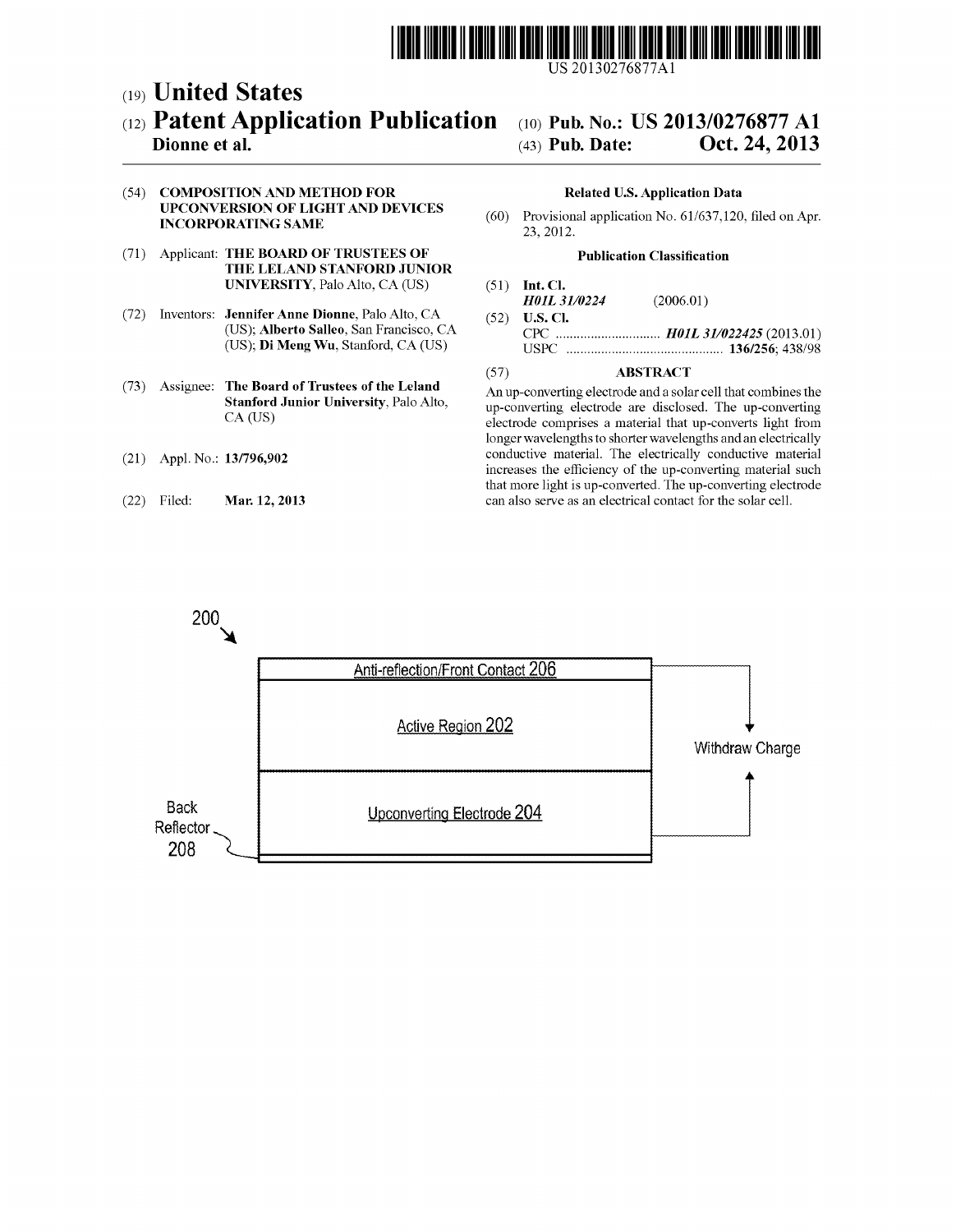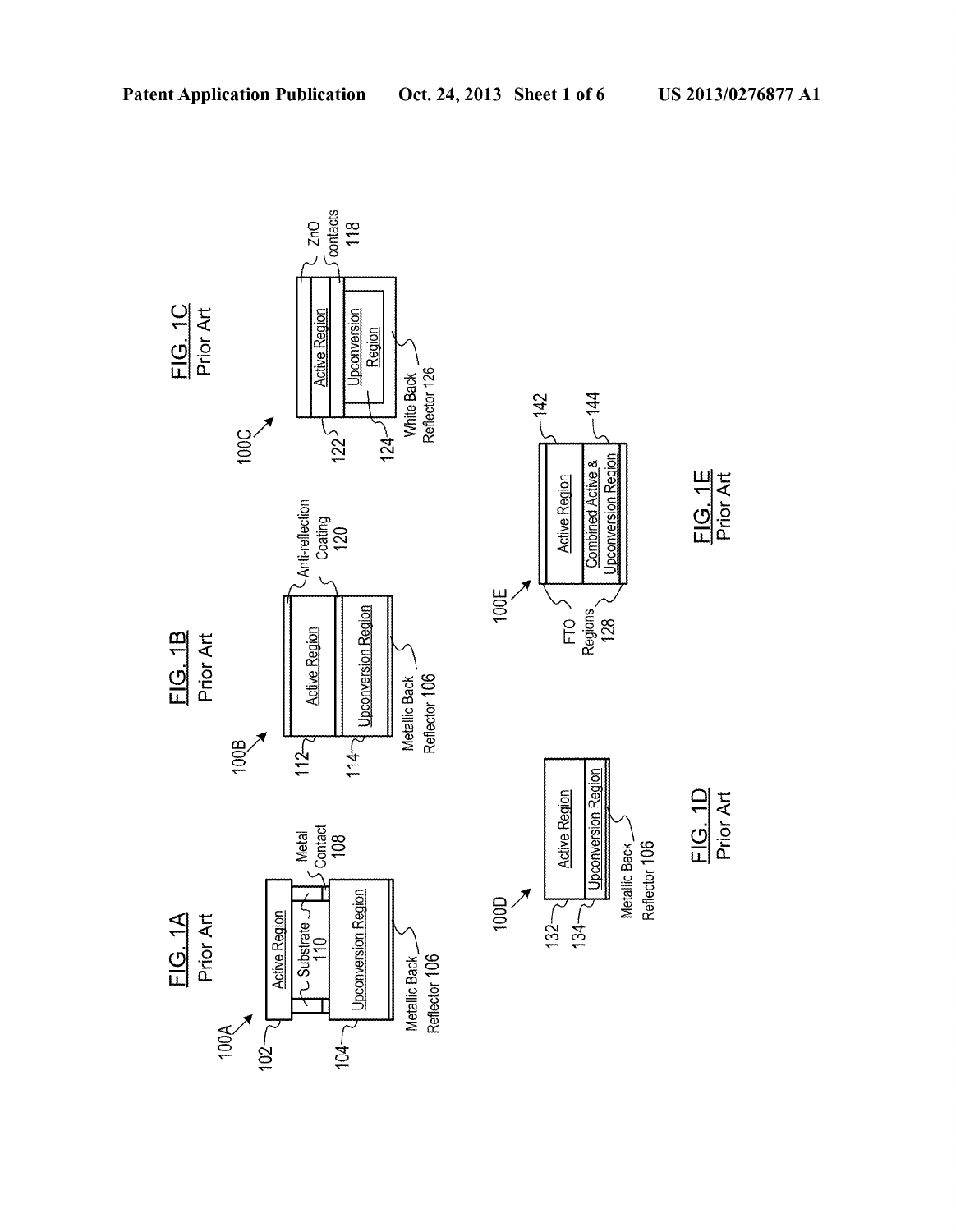

 $FIG. 2$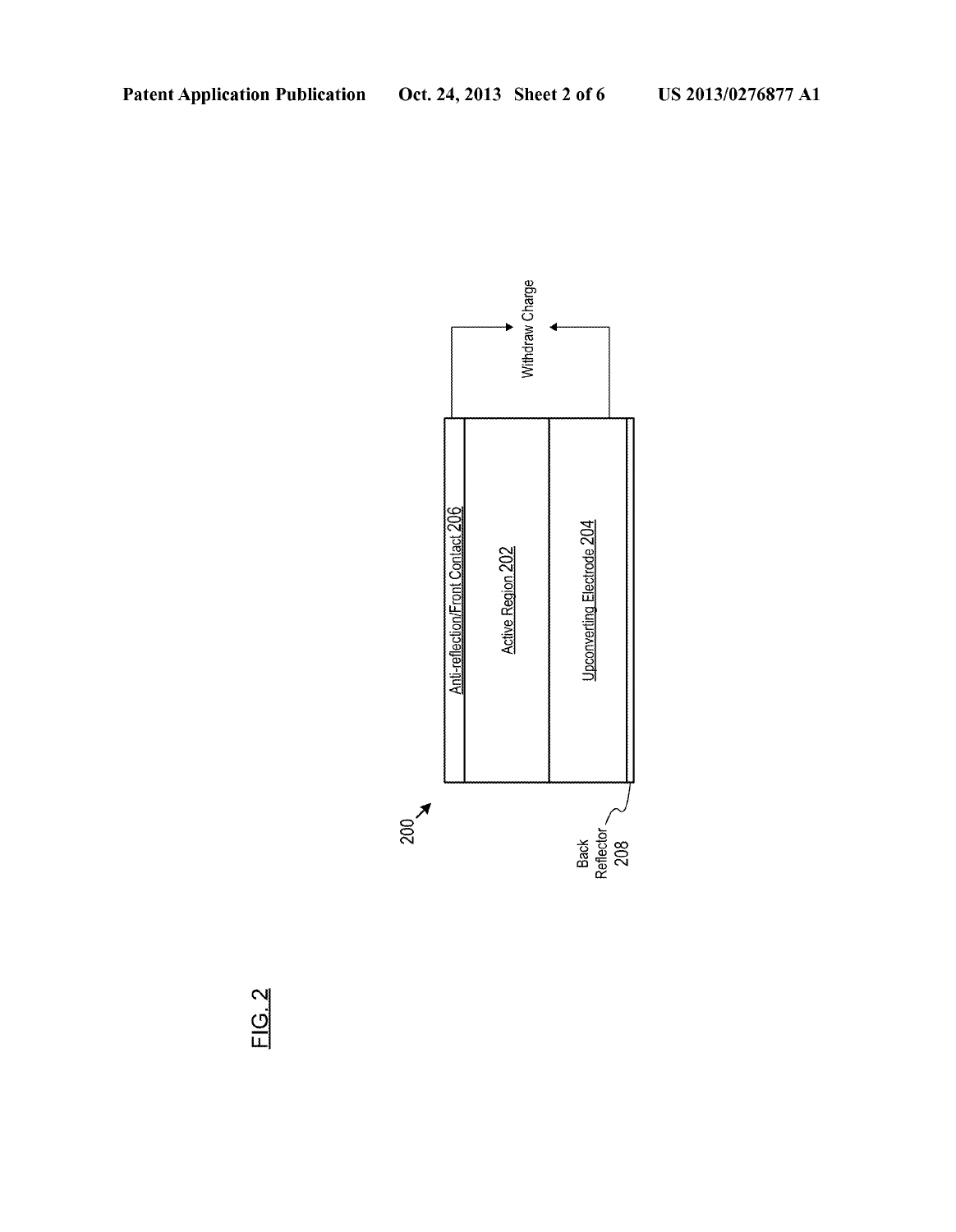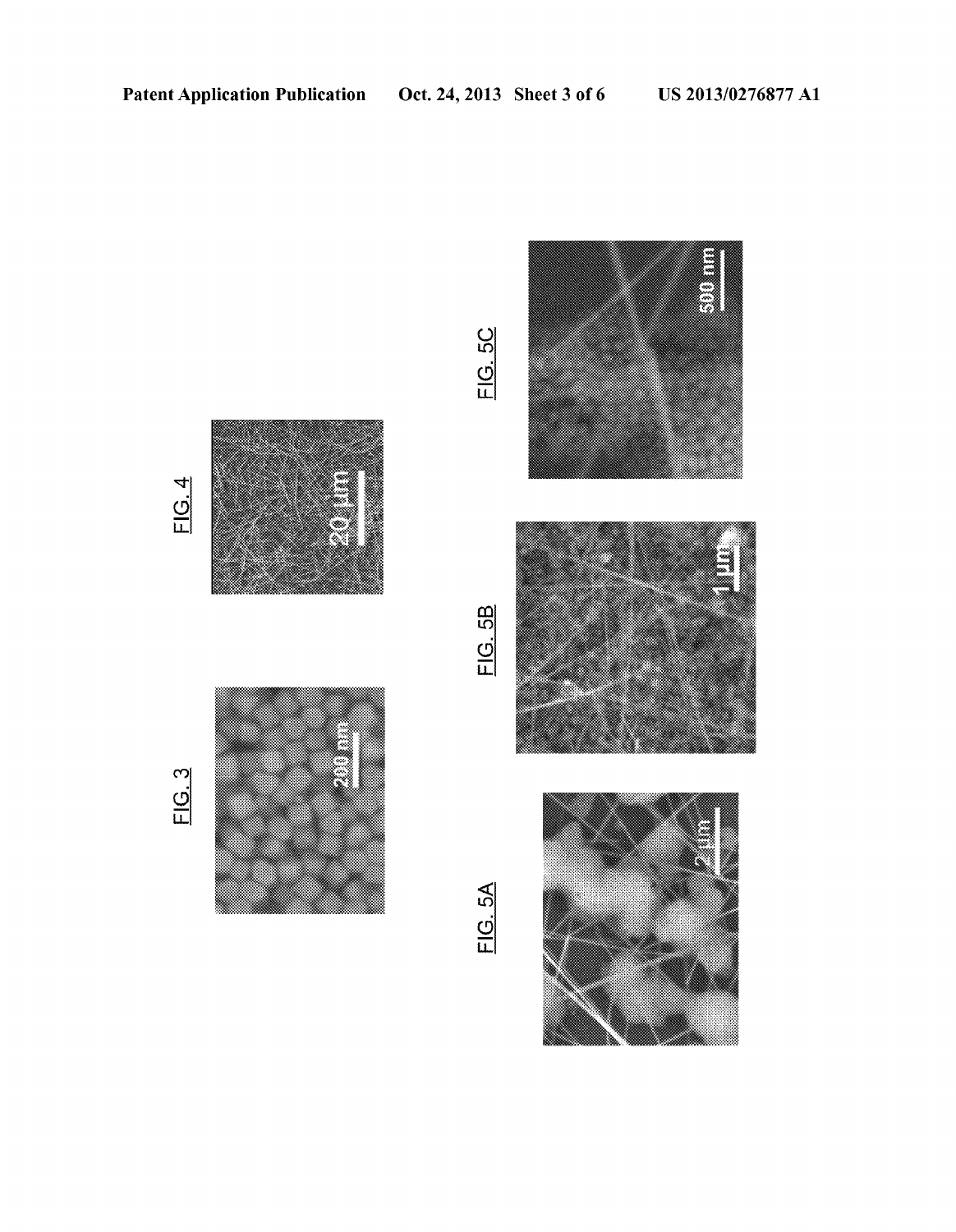

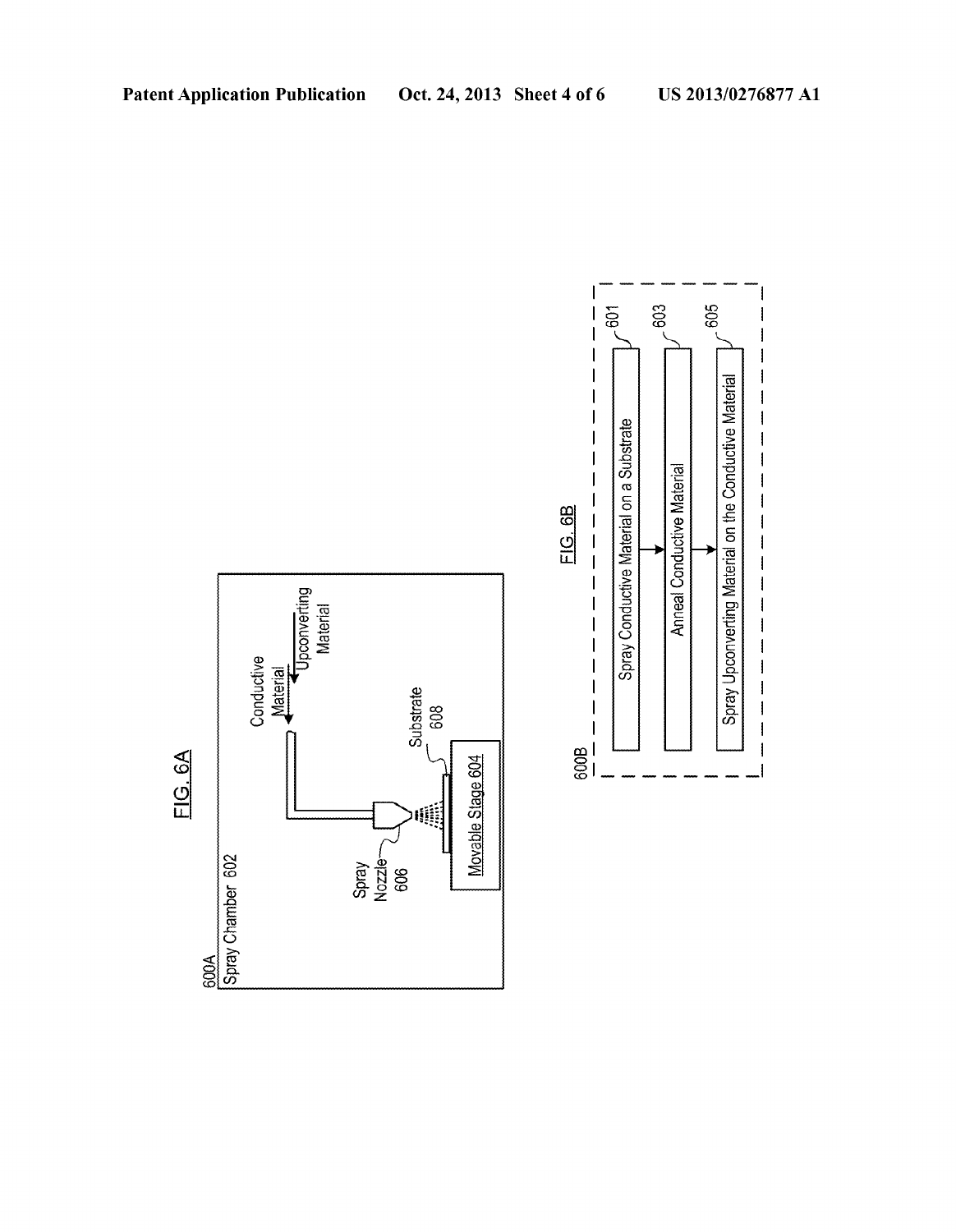

 $FIG. 7$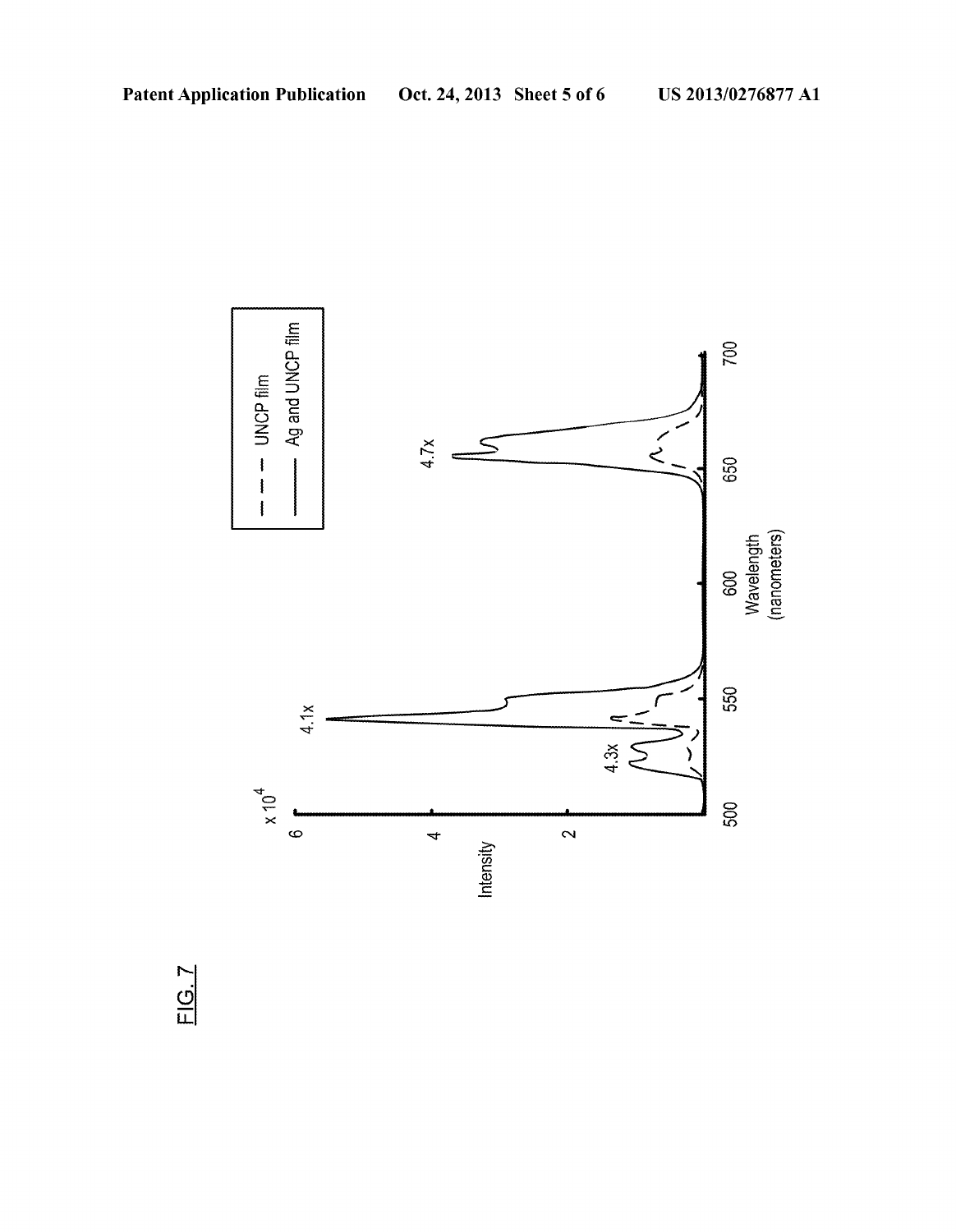

 $FIG. 8$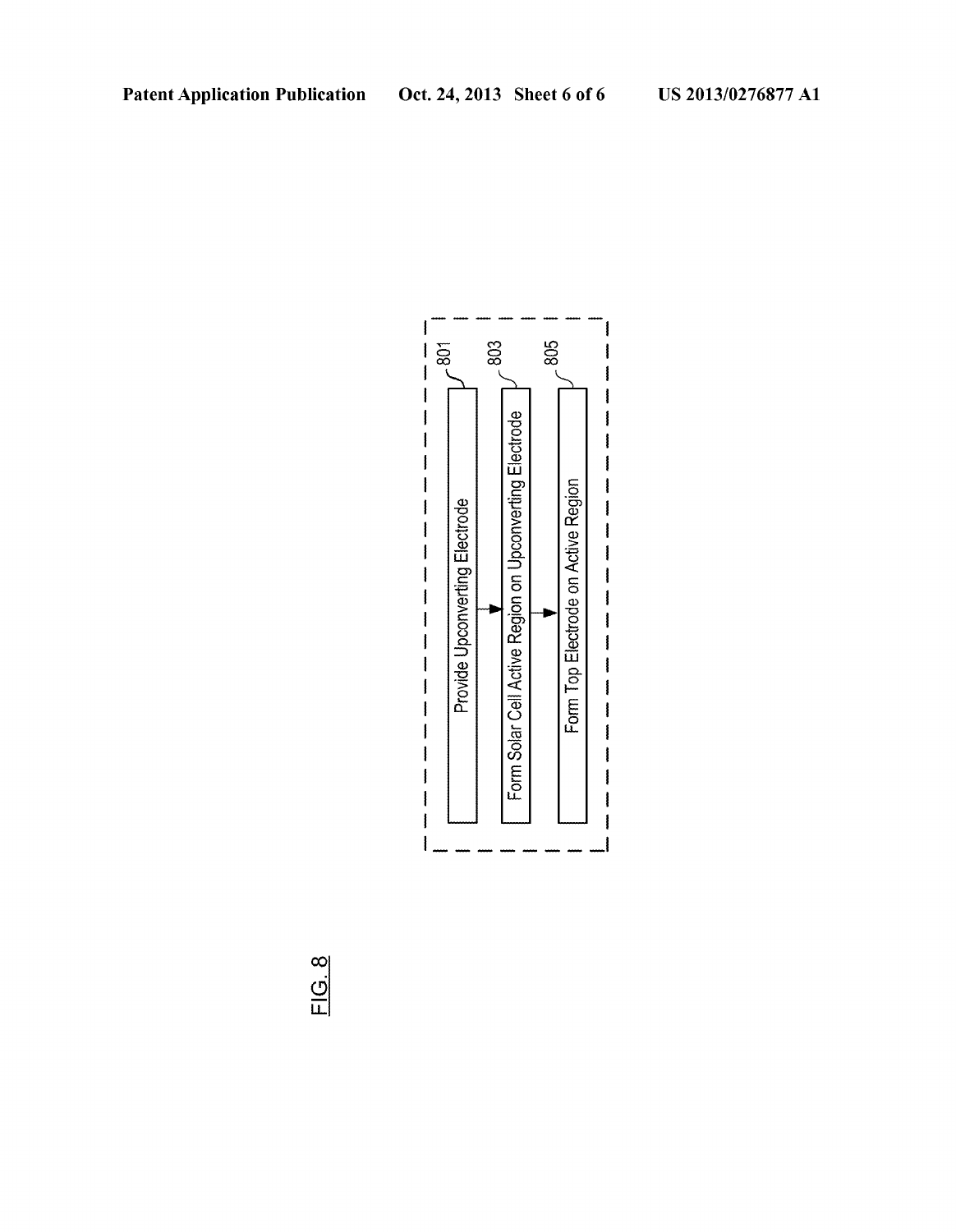#### COMPOSITION AND METHOD FOR UPCONVERSION OF LIGHT AND DEVICES INCORPORATING SAME

#### STATEMENT OF RELATED CASES

[0001] This case claims priority of US. Provisional Patent Application 61/637,120 filed Apr. 23, 2012, which is incorporated by reference herein.

#### FIELD OF THE INVENTION

[0002] The present invention relates to a hybrid composition with optical and electrical properties in general, and, more particularly, to a material for up-converting light and conducting current.

### BACKGROUND OF THE INVENTION

[0003] Pressure to use renewable energy sources is growing. One reneWable energy source is the sun. Energy from the sun can be harvested by converting sunlight to electricity using a photovoltaic cell or a photoelectrochemical cell. Both such cells are commonly known as "solar cells."

[0004] A photoelectrochemical cell includes a photoactive semiconductor Working electrode and a counter electrode made of either metal or semiconductors. Both of the elec trodes are immersed in a suitable electrolyte. The materials used as electrodes must have a suitable optical functionality (absorption of solar energy) as Well as a suitable catalytic functionality (for reactions such as water decomposition). There are several types of photoelectrochemical cells, includ ing electrochemical photovoltaic, electrochemical photocata lytic, electrochemical photoelectrolytic cells. In systems using photocatalysis, the "catalyst" is typically either a semi conductor surface or an in-solution metal complex. In addi tion to producing electricity, photoelectrochemical cells can produce fuels (e.g., hydrogen, etc.).

[0005] A basic photovoltaic cell includes an "optically active" region in which electricity is generated and two contacts for extracting that electricity. The optically active region typically comprises abutting layers of n-type semiconductor and p-type semiconductor. A single p-n junction is created at the interface of the layers, thereby creating an electric field. [0006] When sunlight shines on either a photoelectrochemical or a photovoltaic cell, it can be reflected, absorbed, or transmitted. Only the light that is absorbed in the optically active region ultimately generates electricity. More particu larly, only photons having an energy that is at least equal to the band gap of the active region can free an electron from (the semiconductor material in) that region. It is those freed elec trons, in conjunction with electric  $field(s)$  established in the active region, Which create an electrical current. In other Words, the photovoltaic cell can only use the portion of the sun's spectrum that is above the band gap of the absorbing material; lower-energy photons are not used. The band gap for most photovoltaics is 1.1-1.7 eV, Which correlates to Wavelengths in the range of about 1100 nanometers (nm) to about 730 nm.

[0007] One Way to address the issue of the sun's "useful" spectrum is With a multi-junction cell. A multi-junction cell is essentially a stack of individual single-junction cells arranged in order of descending band-gap. Photons below the band gap of the first cell are not absorbed thereby and are transmitted to second cell. The second cell absorbs the higher-energy por tion of the remaining solar radiation and remains transparent to photons beloW its band gap. This selective absorption pro cess continues to the final cell, which has the lowest bandgap. In this Way, multi-junction cells convert a greater range of the sun's energy spectrum to electricity than single-junc tion cells, thus potentially achieving higher total conversion efficiency.

[0008] Unfortunately, the increased efficiency of multijunction photovoltaics comes at a price. Specifically, multijunction cells require both photocurrent and lattice matching between the various semiconductor layers for high performance. Materials that satisfy these criteria are expensive and require costly deposition processes.

[0009] Another approach to improving the efficiency of a solar cell is through spectral conversion. In this process, the solar spectrum is altered to better match the wavelengthdependent conversion efficiency of the solar cell. In spectral up-conversion, tWo photons each having an energy loWer than the band gap are converted to one photon having an energy above the band gap. The higher-energy photons produced by this process are directed back to the solar cell and can then be absorbed, thereby increasing the cell's maximum short-cir cuit current and, consequently, its efficiency.

[0010] Materials suitable for use as an "up-converter" will emit photons having a higher energy than the photons that the material absorbs. A tWo-step excitation process is required to up-convert the infrared part of the solar spectrum. Materials suitable for this process include lanthanide and transition metal ions, quantum dots, and metal-ligand complexes.

[0011] Thus far, only lanthanide up-converters have been used in solar cells. For up-conversion from near infrared to visible wavelengths, the most efficient material known is  $\text{NaYF}_4$ :  $\text{Yb}^{3+}$ ,  $\text{Er}^{3+}$ , wherein  $\text{Yb}^{3+}$  is the sensitizer and  $\text{Er}^{3+}$  is the emitter. This material absorbs light at about 980 nm and up-converts it to green and red light (i.e., about 700 to 500 nm). In practice, up-conversion efficiency is low and to date most actual demonstrations have merely served as "proof-of principle."

- $[0012]$  FIGS. 1A through 1E depict five different configurations for solar cells having up-conversion capability:
- [0013] FIG. 1A depicts cell 100A, wherein active region 102 comprises gallium arsenide and up-conversion region 104 comprises vitroceramics.
- [0014] FIG. 1B depicts cell 100B, wherein active region 112 comprises crystalline silicon and up-conversion region 114 comprises NaYF<sub>4</sub>:20%  $Er<sup>3+</sup>$
- [0015] FIG. 1C depicts cell 100C, wherein active region 122 comprises amorphous silicon and up-conversion region 124 comprises  $\text{NaYF}_4$ :18%  $\text{Yb}^{3+}$ , 2%  $\text{Er}^{3+}$ .
- [0016] FIG. 1D depicts cell 100D, which is a dye-sensitized solar cell ("DSSC") wherein active region 132 comprises titanium dioxide and up-conversion region 134 comprises YAG 3% Yb<sup>3+</sup>, 0.5% Er<sup>3+</sup>.
- [0017] FIG. 1E depicts cell 100E, which is also a dyesensitized solar cell ("DSSC") having active region 142 and a combined active/up-conversion region 144.

[0018] Cells 100A through 100D have a discrete, electrically-isolated layer of up-conversion material (i.e., layers 104, 114, 124, and 134), Which is distinct from any other functional element of the cell. In cell 100E, the up-conversion material is not electrically isolated; rather, it is mixed With some of the titanium oxide, forming layer 144.

 $[0019]$  Back reflectors 106 (cells 100A through 100D) reflect all emitted photons back into the cell. As previously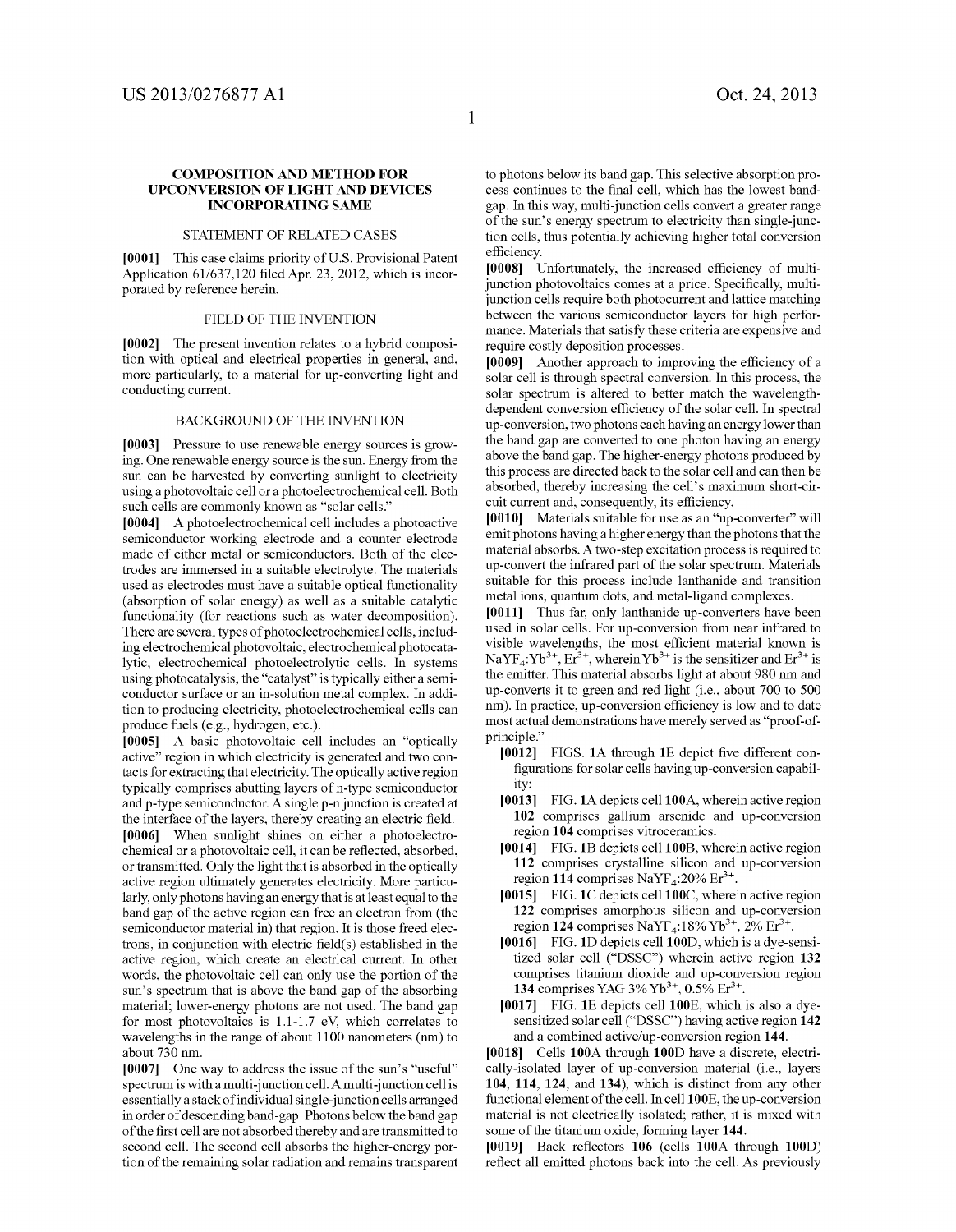indicated, all solar cells have contacts for extracting the electricity formed in the active layer. For example, cell 100A includes metal contacts 108, cell 100C has ZnO contacts 118, and cell 100E incorporates FTO (fluorine-doped tine oxide) contacts 142. In cell 100B, which is a bifacial buried contact solar cell, the electrical contacts (not depicted) are embedded in grooves in active region 112. Cell 100D has transparent front and back contacts (not depicted).

[0020] Most prior-art up-converting solar cells include a transparent back electrode between the up-converting region and the active region of the cell (so that light can reach the up-converting region and then be reflected into the active region). This increases the cost of the solar cell, reduces the amount of sub-band gap light that can be absorbed by the up-converting region, and reduces the amount of up-coverted light that can be absorbed in the active region. Some other prior-art up-converting solar cells have both electrical contacts at the front of the cell, which limits the absorption of incident light. Up-converting solar cells are discussed in de Wild, et al., "Upconverter Solar Cells: materials and applications," Energy Environ. Sci, v4, 4835-4848 (2011); Ghozati et al., "Improved Fill-factor for the Double-Sided Buried-Contact Bifacial Silicon Solar Cell," Solar Energy Materials and Solar Cells, v51, 121-128 (1998); Liu et al, "Enhancing Near-Infrared Solar Cell Response Using Upconverting Transparent Ceramics," Solar Energy Materials and Solar Cells, v95, 800-803 (2011); Shan et al., "The Hidden Effects of Particle Shape and Criteria for Evaluating the Upconversion Luminescence of Lanthanide Doped nanophosphors," J. Phys. Chem., v114, 2452-2461 (2010); and Wang et al., "Rare-Earth Ion Doped Upconversion Materials for Photovoltaic Applications," Adv. Matl., v23, 2675-2680.

[0021] The art would therefore benefit from improvements in the structure and performance of up-conversion materials. For solar cell applications, this would increase the efficiency of such cells and reduce their cost relative to prior-art solar cells.

#### SUMMARY OF THE INVENTION

[0022] The present invention provides an up-converting material that has dual functionality: it functions as an optical up-converter as well as an electrical conductor/contact. That is, the up-converting layer or region has both optical properties and electrical properties. For that reason, the up-converting material disclosed herein is referred to as an "up-converting electrode.'

[0023] The up-converting electrode disclosed herein comprises a hybrid film that includes an up-converting material and an electrically conductive material. In the illustrative embodiment, the up-converting material comprises NaYF<sub>4</sub>:  $Yb^{3+}$ ,  $Er^{3+}$  nanoparticles and the electrically conductive material comprises silver (Ag) nanowires. In addition to (or as an aspect of) its electrical functionality, the silver nanowires significantly increase the up-conversion efficiency of the lanthanide-based up-converting material.

[0024] Among other technological applications, incorporating the up-converting electrode into a solar cell (either photovoltaic or photoelectrochemical) provides a way to increase its efficiency without some of the disadvantages of the prior art.

[0025] The illustrative embodiment of present invention is a photovoltaic solar cell that includes the up-converting electrode. In the illustrative embodiment, the up-converting electrode provides the functionality of both a "back electrode" and an "up-converting region." Since the "back electrode" and the "up-converting region" are effectively one and the same, there is no need for a transparent back electrode through which light must pass to reach the up-converting region, as in most prior-art up-converting solar cells. Nor is there a need to place both contacts at the front of the cell.

 $[0026]$  A further aspect of the present invention is an ability to improve the up-conversion performance of an up-converting material by tailoring the geometry (diameter, length, and shape) of the electrically conductive material (e.g., the silver nanowires).

## BRIEF DESCRIPTION OF THE DRAWINGS

[0027] FIG. 1A depicts solar cell 100A in the prior art.

[0028] FIG. 1B depicts solar cell 100B in the prior art.

[0029] FIG. 1C depicts solar cell 100C in the prior art.

[0030] FIG. 1D depicts solar cell 100D in the prior art.

[0031] FIG. 1E depicts solar cell 100E in the prior art.

[0032] FIG. 2 depicts solar cell 200 in accordance with the

illustrative embodiment of the present invention. [0033] FIG. 3 depicts a micrograph of NaYF<sub>4</sub>:Yb<sup>3+</sup>, Er<sup>3+</sup>

nanoparticles, which provide the up-converting functionality in conjunction with the present invention.

[0034] FIG. 4 depicts a micrograph of silver nanowires. which provide electrical conductivity and enhancement of up-converting functionality in conjunction with the present invention.

[0035] FIGS. 5A-5C depict, at various magnifications, micrographs of an up-converting electrode in accordance with the present teachings.

[0036] FIG. 6A depicts a spray deposition apparatus for forming the up-converting electrode of FIG. 5.

[0037] FIG. 6B depicts a method for forming the up-converting electrode of FIG. 5 using the apparatus of FIG. 6A.

[0038] FIG. 7 depicts a plot of intensity versus wavelength comparing the up-conversion performance of  $\text{NaYF}_4$ :  $\text{Yb}^{3+}$ ,  $Er<sup>3+</sup>$  nanoparticles alone and when combined with silver nanowires.

[0039] FIG. 8 depicts a method for forming a photovoltaic that incorporates an up-converting electrode.

#### DETAILED DESCRIPTION

[0040] FIG. 2 depicts notional solar cell 200 in accordance with the illustrative embodiment of the present invention. Cell 200 includes optically active region 202, up-converting electrode 204, anti-reflection layer/front contact 206, and back reflector 208.

[0041] Optically active region 202 can comprise any semiconductor material used in photovoltaic cells or in the photoactive working conductor of a photoelectrochemical cell. For example, and without limitation, in various embodiments, optically active region 202 comprises hydrogenated amorphous crystalline silicon, polycrystalline silicon, nanocrystalline silicon, cadmium telluride, copper-indium-galliumselenide, copper-indium-gallium-diselenide, copper-indiumdisulfide, III-V compound semiconductors (e.g., InP, GaN, InN, InGaN, InGaAs, InGaAsP, InGaP, InGaAlAs, etc.), II-VI compound semiconductors (e.g., HgCdTe, ZnSe, CdS, CdSe, CdZnTe, HgCdTe, Cu<sub>2</sub>ZnSnS<sub>4</sub>, etc.), ternary compound semiconductors, quaternary compound semiconductors, organic semiconductors, and the like.

[0042] The band gap for most of the semiconductors used in the optically active region is in the range of about 1.1-1.7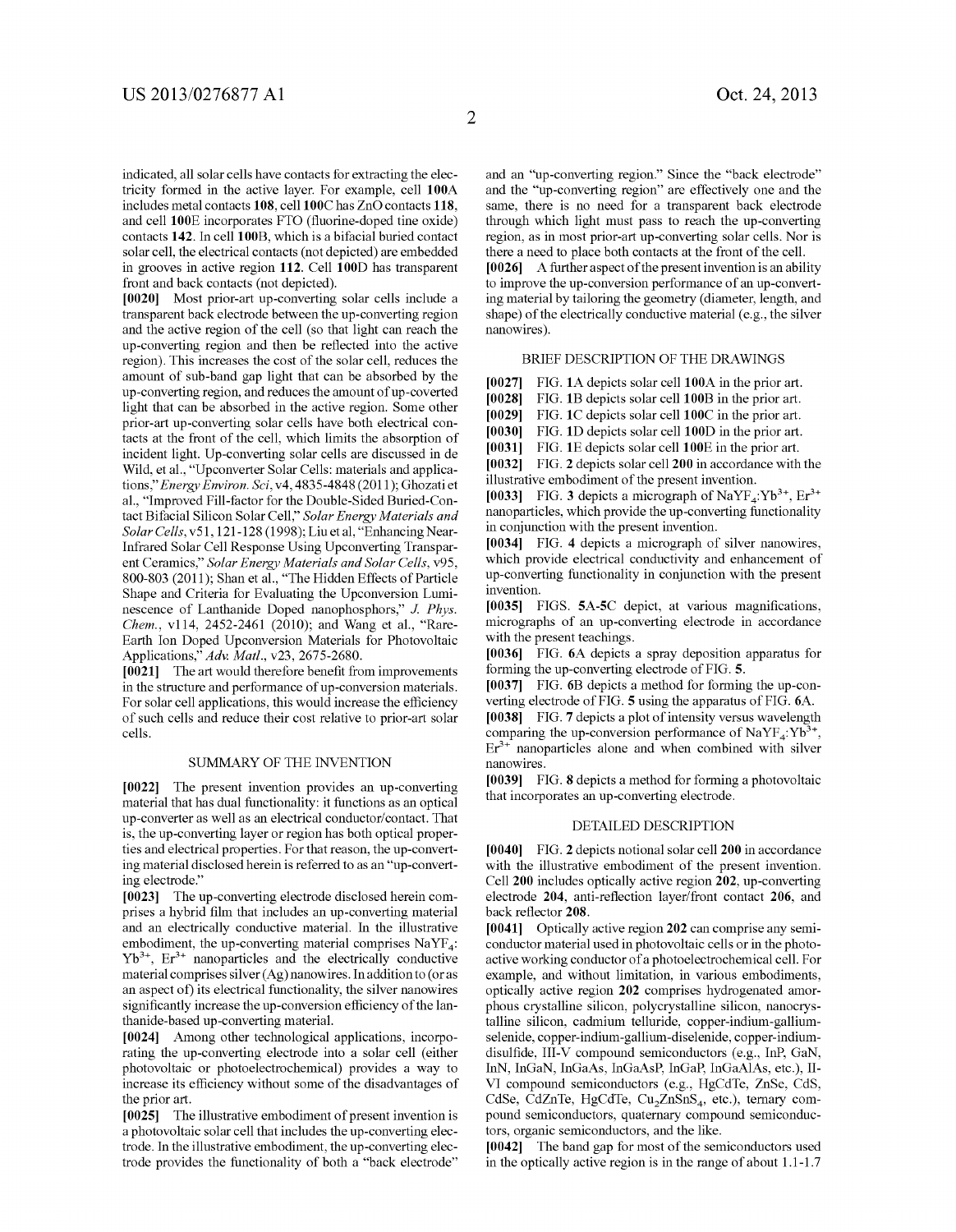eV, which correlates to wavelengths in the range of about 1100 nanometers (nm) to about 730 nm. The correspondence of electrical band gap and band gap wavelength is defined by the relation  $E_g$ =hc/ $\lambda_{bg}$ , where  $E_g$  is the energy band gap, h is Planck's constant, c is the speed of light in vacuum, and  $\lambda_{bg}$  is the bandgap wavelength. As one skilled in the art will recognize, a solar cell having a bandgap wavelength of 710 nm, for example, will have good absorptivity for light having wavelengths less than approximately 700 nm. Absorptivity for light having wavelengths longer than 700 nm falls off rapidly, so that much of the sunlight's energy spectrum is "wasted."

[0043] The thickness of the optically active region varies as a function of its composition and type, but is typically in the range of about 1 micron to about 500 microns.

[0044] Up-converting electrode 204 comprises a hybrid "film" of (a) an up-converting material and (b) an electrically conductive material. In the illustrative embodiment, the upconverting material and the electrically conductive material have nanoscale dimensions. More particularly, the up-converting material is in the form of a "nanoparticle" and the electrically conductive material is in the form of a "nanorod" or "nanowire" or "nanotube". As used herein, the term "nanoparticle" refers to particles, which typically but not necessarily have a polygonal shape, and a largest dimension of less than about 500 nm. As used herein, the terms "nanowire" or "nanorod" or "nanotube" refer to structures that have a diameter that is less than about 500 nm and a length up to about 50 microns. In presently preferred embodiments of the present invention, the nanowire will have diameter in the range of about 50 to 100 nm and a length in the range of about 10 to 20 microns.

[0045] In some embodiments, the up-converting material comprises a lanthanide. In the illustrative embodiment, the up-converting material is NaYF<sub>4</sub>:Yb<sup>3+</sup>, Er<sup>3+</sup> nanoparticles. In some other embodiments, other host lattices for the lanthanide (e.g.,  $Er^{3+}$ , etc.) are used, such as oxides or other fluorides. In yet some additional embodiments, the up-converting materials includes metallated macrocyles in polymer hosts or encapsulated in polymer beads.

[0046] In some embodiments, the electrically conductive material comprises a metal, such as, without limitation, copper, silver, or gold. In the illustrative embodiment, the electrically conductive material comprises silver (Ag) nanowires or nanorods. In some further embodiments, the electrically conductive material is a carbon nanotube.

[0047] The thickness of the hybrid film is typically in the range of about 500 nm to 1 micron. In some embodiments, the up-converting material and the electrically conductive material are supported on a substrate, such as glass, plastic, etc.

[0048] Up-converting electrode 204 is (at least) bi-functional in the sense that it is capable of providing an optical (up-converting) function and an electrical (conductivity) function. Regarding the optical function, up-converting electrode 204 absorbs photons that have passed through optically active region 202 as a consequence of those photons having an energy that is less than the band gap of the semiconductor material in the active region. The up-converting material emits photons having higher energy than those it absorbed. The emitted photons are directed to optically active region 202 where they will be absorbed to the extent that they have an energy that is above the band gap. Only those photons absorbed in optically active region 202 participate in the generation of electricity from a solar cell.

[0049] In the illustrative embodiment, the electrical function is provided by silver (Ag) nanowires, which enable the up-converting electrode 204 to serve as one of the electrical contacts of the solar cell. Ag nanowires are known in the art for forming transparent electrodes. See, Hu, et al., "Scalable Coating and Properties of Transparent, Flexible, Siver Nanowire Electrodes," ACS Nano vol. 4, no. 5, p2955-63,  $(2010).$ 

[0050] Those skilled in the art will recognize that a solar cell, such as solar cell 200, includes other layers/features, such as a front-side or top electrical contact/electrode and, usually, an anti-reflection layer, and other packaging related layers/features. Layers/features that are situated "above" active region 202 are collectively referenced "anti-reflection/ front contact 206". The front electrical contact provides one of the two electrical contacts required for solar cell 200 (upconverting electrode 204 is the other contact in the illustrative embodiment). That is, the front electrical contact and upconverting electrode 204 create electrical connectivity to optically active region 202 and provide the contact points for withdrawing charge from the solar cell 200.

[0051] The ability to couple light into or out of a device often depends upon the characteristics of an anti-reflection layer (a.k.a., AR coating) that is disposed on the surface of the device. In solar cell 200, the anti-reflection layer ameliorates the effect of a relatively large mismatch that normally exists between the refractive indices of the semiconductor (optically active layer 202) and air, which otherwise results in highreflectivity at the interface of the two materials.

[0052] Back reflector 208 is disposed "behind" or "beneath" up-converting electrode 204 to prevent light from escaping from the bottom of cell 200. In some embodiments, back reflector 208 is a layer of silver having a thickness of approximately 100 nm. Silver provides high reflectivity for light having a wavelength within the range of interest for most solar cells. But in some alternative embodiments, back-reflector 208 comprises a reflective layer other than silver. Back-reflector 208 is formed using conventional metal deposition techniques.

[0053] As will be appreciated by those skilled in the art, still additional features/layers may be present in a solar cell such as solar cell 200. Neither such additional features/layers, nor anti-reflection layer/front contact 206, nor back-reflector 208 are described further because they are not germane to an understanding of the present invention. It will be clear to one skilled in the art how to specify, make, and use these features.

[0054] FIG. 3 depicts a micrograph of hexagonal phase  $\text{NaYF}_{4}: \text{Yb}^{3+}, \text{Er}^{3+}$  nanoparticles, such as form a portion of up-converting electrode 204. FIG. 4 depicts a micrograph of silver nanowires, which also form a portion of up-converting electrode 204.

[0055] FIGS. 5A through 5C depict micrographs, at various magnifications, of an up-converting electrode in accordance with the illustrative embodiment of the present invention. The micrographs show the presence of Ag nanowires, which appear as slender sticks/rods/wires and NaYF<sub>4</sub>:Yb<sup>3+</sup>, Er<sup>3+</sup> nanoparticles. In FIG. 5A, which is at the lowest magnification, individual nanoparticles are barely discernable and can be seen to "clump" together to form irregular shapes. At double the magnification of FIG. 5A, discrete nanoparticles are more readily visible in FIG. 5B. And in FIG. 5C, which is at double the magnification of FIG. 5B, the polygonal shape of the nanoparticles is discernable.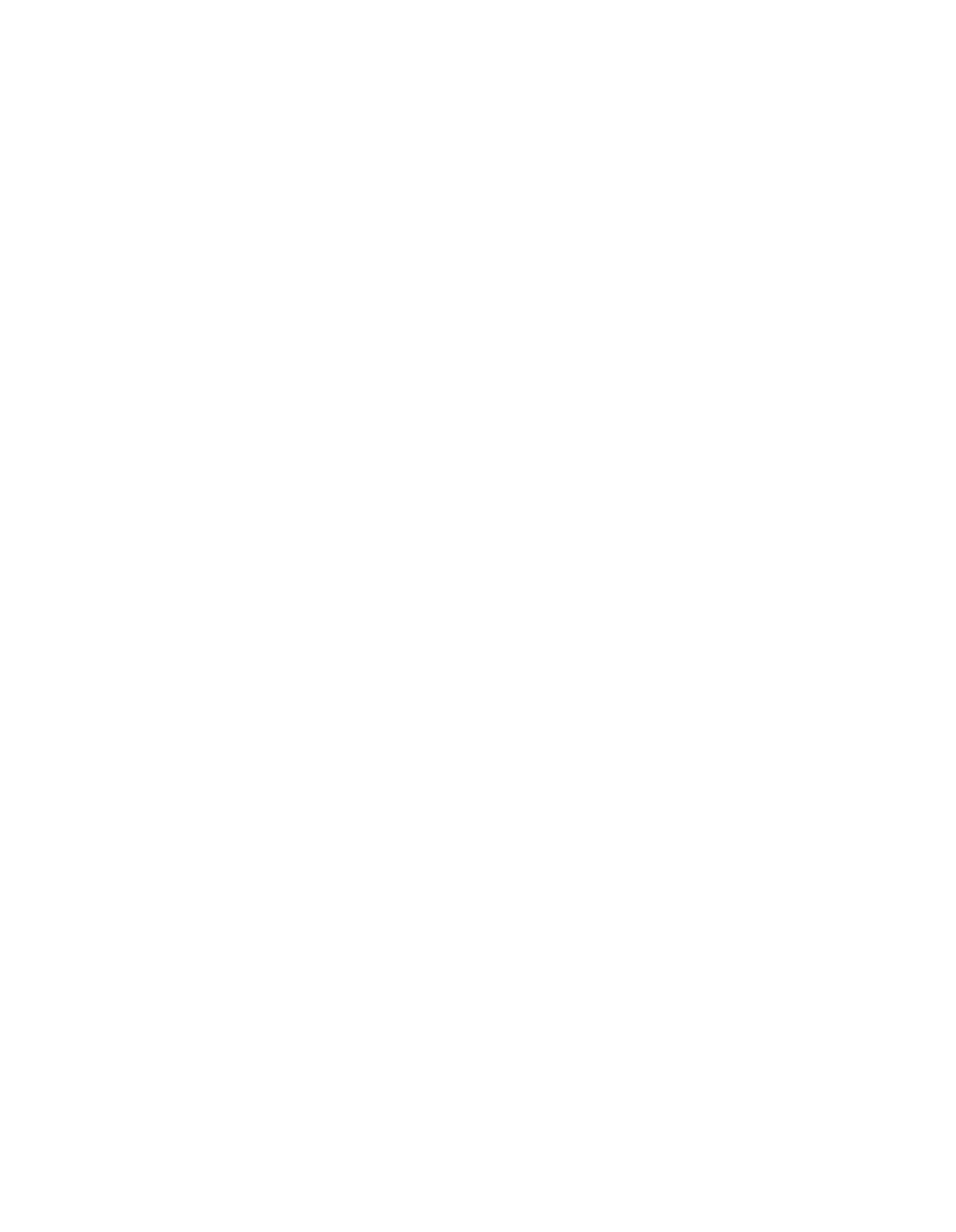[0056] FIG. 6A depicts apparatus 600A for forming an up-converting electrode and FIG. 6B depicts method 600B for forming the up-converting electrode using apparatus 600A

[0057] Referring to FIGS. 6A and 6B, apparatus 600A is a spray deposition apparatus that, in the illustrative embodiment, is used to form up-converting electrode 204. The spray deposition process and apparatuses for spray deposition are well known to those skilled in the art. The salient features of spray deposition apparatus 600A include spray chamber 602, temperature-controlled movable stage 604, and spray nozzle 606.

[0058] Spray deposition takes place in chamber 602 under air, nitrogen, or other inert gas. Substrate 608 is placed in chamber 602 on movable stage 604. The substrate can be, for example and without limitation, glass, such as 0.15 mm thick×25 mm square glass commercially available from Warner Instrument Corporation of Hamden, Conn. or others. The substrate temperature can be in a range from about room temperature to about  $200^{\circ}$  C.

[0059] In accordance with operation 601 of method 600B, the electrically conductive material, which in the illustrative embodiment is Ag nanowire, is sprayed onto substrate 608. For the spraying process, the nanowires are dispersed in a carrier fluid, such as isopropyl alcohol. To create a uniform, flat film on the substrate, substrate 608 is moved past spray nozzle 606 by movable stage 604 as the conductive material is being sprayed. Ag nanowires are commercially available from Seashell Technologies of La Jolla, Calif. and others.

[0060] After spray depositing the electrically-conductive material in operation 601, the resulting film of conductive material is (optionally) annealed (e.g., such as via laser annealing, etc.) to increase electrical conductivity in optional operation 603.

[0061] After annealing (if performed), the up-converting material is sprayed onto the the film of electrically-conductive material that has been formed on substrate 608, as per operation 605. In the illustrative embodiment, the up-converting material is NaYF<sub>4</sub>: Yb<sup>3+</sup>, Er<sup>3+</sup> nanoparticles, which can be synthesized via known techniques. See, e.g., Li et al., Adv. Mater., v20, 4765-4769 (2008). For spraying, the up-converting nanoparticles are dispersed in a carrier fluid, such as cyclohexane. During the spraying operation, substrate 608 is moved past spray nozzle 604.

[0062] Control parameters for obtaining a uniform, flat film of up-converting material and electrically conductive material on the substrate (i.e., the up-converting electrode) include: rastering velocity and patterns (of the substrate), substrate temperature, nanoparticle/nanowire injection rate, nozzle-to-substrate distance, and spray pressure. And these same parameters can be adjusted to obtain a desired film thickness and particle distribution on the substrate, as determined by simple experimentation.

[0063] In some alternative spray-deposition systems, spray nozzle 604 is movable while substrate 608 remains immobile. Furthermore, although the presently preferred technique is to deposit the electrically conductive material first and then the upconverting material, in some other embodiments, the upconverting material is deposited before the electrically conductive material. And in some further embodiments, the upconverting material and the electrically conductive material are deposited at the same time (through different nozzles or the same nozzle).

[0064] In some other embodiments, different apparatuses and methods are used to form the up-converting electrode. For example, doctor-blading and inkjet printing techniques and apparatuses can be used to deposit the electrically conductive material (e.g., Ag nanowires, etc.) and the up-converting nanoparticles on to a substrate to form an up-converting electrode. Any technique used for depositing colloidal nanostructures, as known to those skilled in the art, can suitably be used.

#### **EXAMPLE**

[0065] Ag nanowires (from Seashell Technologies) having an average length of about 10 microns and an average diameter of about 50 nanometers were spray deposited onto 25 mm square, 0.15 mm thick glass substrates. The deposited nanowires were then laser annealed. Hexagonal-phase  $\text{NaYF}_4$ : 18%  $Yb^{3+}$ , 2% Er<sup>3+</sup> nanoparticles were synthesized via techniques discussed in Li et al., Adv. Mater., v20, 4765-4769 (2008). The particles were dispersed in cyclohexane, as a carrier fluid, at a concentration of about 5 mg of nanoparticles per milliliter of carrier fluid. The nanoparticles were then spray deposited on the Ag nanowires that had been deposited on the substrate, forming a film (i.e., the upconverting electrode) containing both up-converting particles and electrically conductive material. For comparison with the up-converting electrode, hexagonal-phase  $\text{NaYF}_4$ :18% Yb<sup>3+</sup>, 2% Er<sup>3+</sup> nanoparticles were sprayed deposited on substrates that did not include any Ag nanowires. Also, for electrical measurements, substrates were prepared with only Ag nanowires (no up-converting nanoparticles).

[0066] The up-converting electrode and the Ag nanowires sans up-converting material were characterized electrically using a four-point probe. The up-converting electrode and the up-converting material sans Ag nanowire were characterized optically using a 980 nm laser diode for excitation (300 mW). The up-converted light was characterized using a spectrograph (150 blaze grating) and CCD.

[0067] The emission spectra for up-converted light generated from the up-converting material alone ("dashed" line) and for the up-converted light generated from the up-converting electrode ("solid" line) are depicted in FIG. 7. The upconverting material used (whether alone or combined with the electrically conductive material) up-converts 980 nm photons to red and green light (i.e., about 700 to about 500 nm).

[0068] As depicted in FIG. 7, the up-converting electrode (i.e., the combination of up-converting material and the electrically conductive material) increases the amount of up-converted photons, relative to using the upconverting material alone, by a factor of 4 to 5.

[0069] Furthermore, it has been observed that the presence of the electrically conductive material enables up-conversion to occur at lower power densities. It was determined experimentally that up-conversion emission occurs at about 2.5x lower density for the up-converting electrode as compared to upconverting material alone.

[0070] The sheet resistance of the Ag nanowire film (without up-converting material) was 6.0 +/-1.7 ohms/square. The sheet resistance of a film that included both the Ag nanowires and the up-converting material was  $6.5 +/-1.1$  ohm/square. Electrical conductivity can be further increased (i.e., resistance decreased) by increasing the density of the electrically conductive material in the film; that is, for example, having more Ag nanowires present in the film.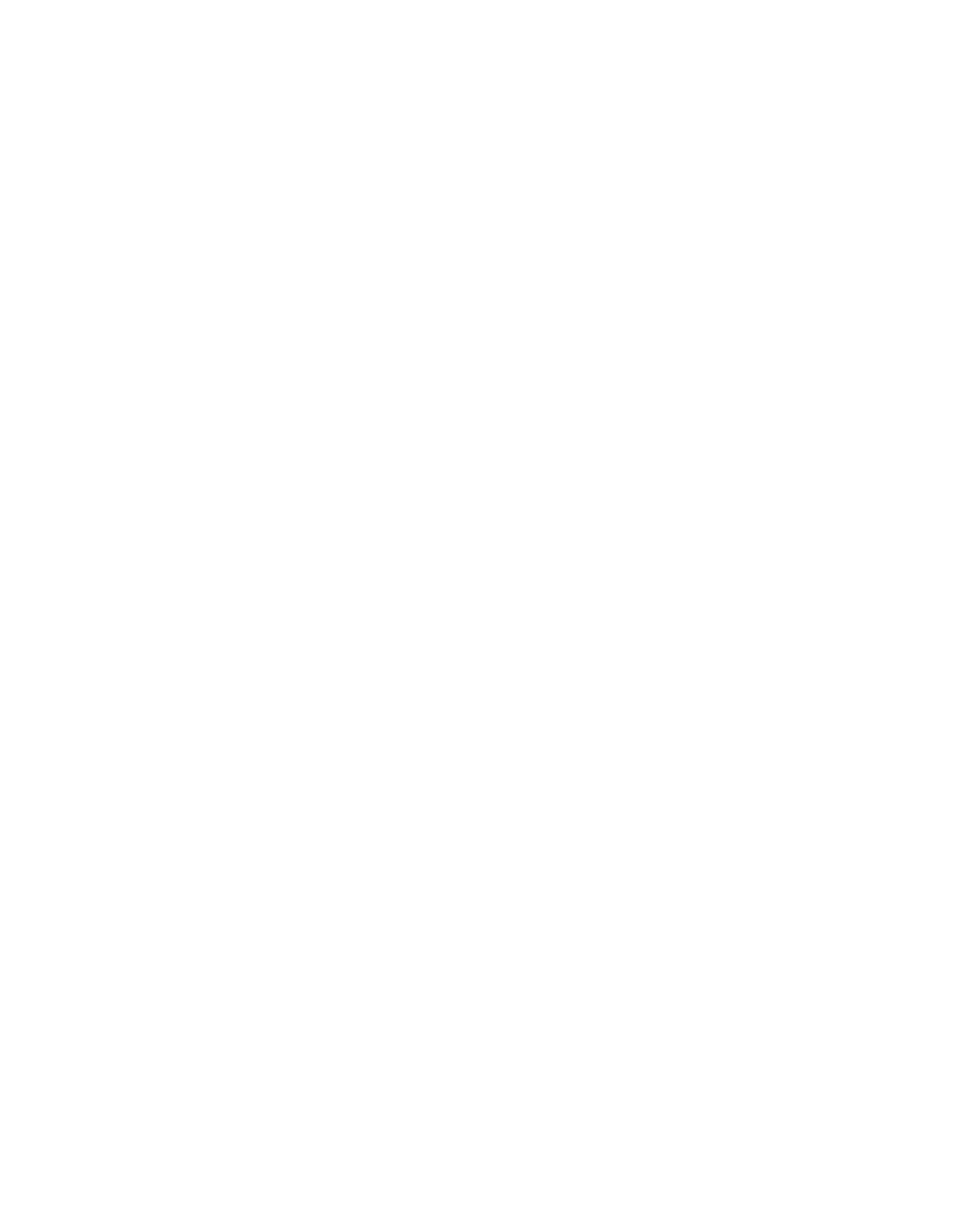[0071] Without being bound to any particular theory, it is believed that one of the following two mechanisms, and possibly both, contribute to the ability of the electrically conductive material to enhance up-conversion efficiency.

[0072] One mechanism that is believed to enhance up-conversion is increased light scattering. In particular, it is theorized that the nanowires increase light scattering, which leads to a longer path length for the incident infrared (sub band gap) light. This increases the likelihood that such sub band gap light will interact with the up-converting material and be up-converted.

[0073] To evaluate this theory, measurements of the "haze" of the up-converting electrode versus up-converting material alone were obtained. The parameter "percent haze" was determined, which is the fraction of diffuse transmission over total transmission; it indicates how well a film scatters light. The measurement was performed using a spectrometer with an integrating sphere attachment (Cary 6000i with DRA).

[0074] The percent haze for the up-converting electrode varied from a maximum of about 17% (400 nm light) to a minimum of about 10.5% (700 nm light). The percent haze increased approximately linearly above 700 nm to about 11.5% at 1200 nm. The percent haze for the up-converting material alone  $(NaYF_4:Yb^{3+}, Er^{3+})$  was fairly constant at about 2.5% from 400 to 1200 nm. This result (greater haze for the up-converting electrode versus the up-converting material alone) is consistent with the proposed theory.

[0075] Furthermore, the observed enhancement in up-converting performance might be plasmonic in nature. Plasmons are oscillations of electrons in a metal. These oscillations can be due to the interaction of the electrons with light. The nano-structures (e.g., Ag nanowires) can act as "antennas" to concentrate the intensity of light in the near field. In the up-converting electrode, the plasmon resonance of individual Ag nanowires might overlap with either the absorption or emission bands, or both, of the up-converting nanoparticles. More particularly, the absorption of lower energy photons would be improved by concentration of the excitation field and emission of up-converted photons would be improved by coupling to radiative transitions.

[0076] The frequency of plasmon resonance is highly dependent on the geometry (e.g., diameter, length, shape) of the metal nanostructure (e.g., the Ag nanowires, etc.). As such, small changes in nanowire geometry can be used to "tune" the plasmon resonance; that is, to increase the overlap with  $Yb^{3+}$  absorption and  $Er^{3+}$  emission, thereby enhancing up-conversion. As such, theoretical predictions (e.g., scattering cross section of the nanowires; extinction cross section as function of nanowire length and the wavelength of the incident light, etc.) can form the starting point for experimentation to optimize nanowire geometry for a specific up-conversion material, such as  $NaYF_4:Yb^{3+}$ ,  $Er^{3+}$ .

[0077] FIG. 8 depicts method 800 for forming a photovoltaic cell, such as cell 200 depicted in FIG. 2.

[0078] In accordance with operation  $801$  of method  $800$ , an up-converting electrode is formed. This is accomplished, for example, using method 600B and apparatus 600A.

[0079] In operation 803, the active region of the solar cell is formed on the up-converting electrode. The details of this operation (which will include several sub-operations) is a function of the semiconductor materials used for the active region and the type of solar cell being fabricated. It is within the capabilities of those skilled in the art to form the active region of the solar cell.

[0080] At operation 805, a top electrode is formed on the active region in known fashion.

[0081] Those skilled in the art will recognize that additional features (e.g., one or more anti-reflection layers, a back reflector, etc.) as previously mentioned is normally part of a solar cell, such as solar cell 200. These features would, of course, be formed at the appropriate time during fabrication of solar cell 200. Those skilled in the art will know how and when to form such features in conjunction with the fabrication of solar cell 200. Such operations are not depicted in the drawings or recited in the claims because they are not germane to the present invention.

[0082] After reading the present disclosure, those skilled in the art will be able to form a photoelectrochemical cell that includes an up-converting electrode.

[0083] Although an up-converting electrode in accordance with the present teachings possesses an electrical conductivity that enables it to serve as an electrode in a solar cell (or other applications), it need not function as such. That is, as previously discussed, the presence of the up-converting electrode in a solar cell can be justified solely based on its ability to enhance the up-conversion process. Its use as an electrode/ electrical contact is an ancillary benefit. As such, it is contemplated that in some embodiments, solar cells that include the up-converting electrode will also include a separate electrical contact feature/layer. In such cells, the up-converting electrode will only serve an optical (up-converting) function. As such, the word "electrode" in the moniker "up-converting electrode" is not intended to be limiting or otherwise require the up-converting electrode to function as an electrode/electrical contact, whether it is used in a solar cell or for any other application.

[0084] It is to be understood that the disclosure teaches just one example of the illustrative embodiment and that many variations of the invention can easily be devised by those skilled in the art after reading this disclosure and that the scope of the present invention is to be determined by the following claims.

What is claimed is:

1. An article comprising an up-converting electrode, wherein the up-converting electrode comprises:

- a first material that is electrically conductive; and
- a second material that is capable of up-converting light having a wavelength greater than about 730 nanometers to light having a wavelength that is less than 730 nanometers, wherein the first material and the second material are in contact with one another forming a hybrid film.

2. The article of claim 1 wherein the first material is in a form of a nanowire.

3. The article of claim 1 wherein the first material comprises silver.

4. The article of claim 1 wherein the second material comprises a lanthanide.

5. The article of claim 1 wherein the second material comprises a lanthanide nanoparticle.

6. The article of claim 1 wherein the second material is  $NaYF<sub>4</sub>:Yb<sup>3+</sup>, Er<sup>3+</sup> nanoparticles.$ 

7. The article of claim 1 wherein the first material comprises silver nanowire and the second material comprises  $NaYF_4:Yb^{3+}$ ,  $Er^{3+}$  nanoparticles.

8. The article of claim 1 wherein the up-converting electrode further comprises a substrate, wherein the hybrid film is disposed on the substrate.